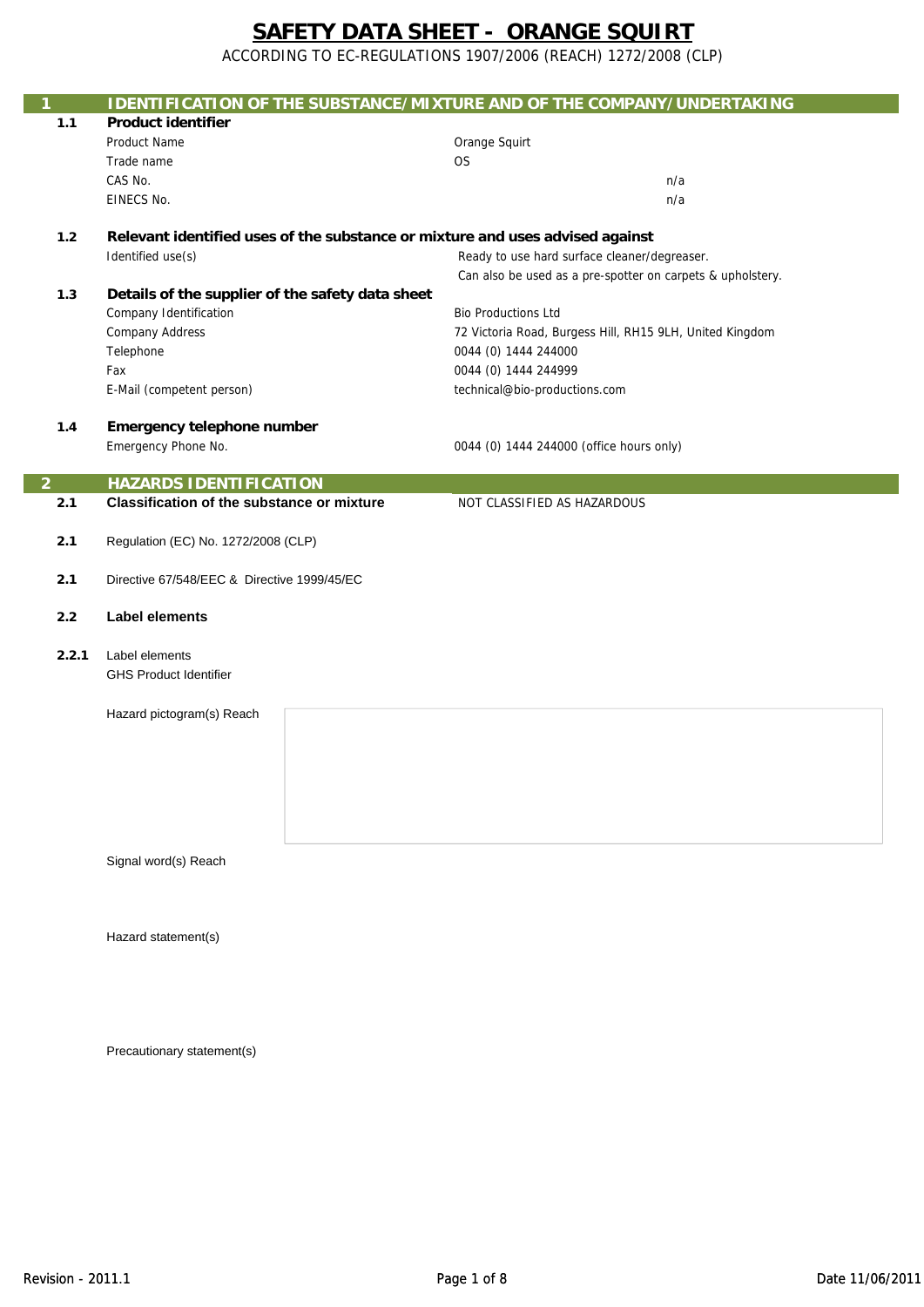ACCORDING TO EC-REGULATIONS 1907/2006 (REACH) 1272/2008 (CLP)

# **3 COMPOSITION/INFORMATION ON INGREDIENTS**

# **3.1 Substances**

| <b>Hazardous</b><br>Ingredient(s):            | <b>EINECS</b><br>No        | <b>CAS</b><br><b>NUMBER</b> | %W/W | <b>SYMBOL</b> | <b>RISK PHRASES</b>    |
|-----------------------------------------------|----------------------------|-----------------------------|------|---------------|------------------------|
| Orange Terpenes                               |                            | 8028-48-6                   | < 5  | Xn            | R10, R38, R65 & R52/53 |
| Blend of anionic and<br>Non-jonic surfactants |                            | Mixture                     | < 5  | Xi            | R38 & R41              |
| Alcohol ethoxylate                            |                            | 68439-46-3                  | < 5  | Xn            | R22 & R41              |
| Alkylamine<br>dicarboxylate                   |                            | 170-43-7                    | < 5  | Xi            | <b>R36</b>             |
| Perfume                                       | n/a                        | n/a                         | < 5  | Xn & N        | R38, R43, R65 & R50/53 |
| <b>Non Hazardous</b><br>Ingredient(s):        | <b>EINECS</b><br><b>No</b> | <b>CAS</b><br><b>NUMBER</b> | %W/W | <b>SYMBOL</b> | <b>RISK PHRASES</b>    |
| Monomethyl ethers of<br>Dipropylene glycol    |                            | 34590-94-8                  | < 5  |               |                        |

# **4 FIRST AID MEASURES**

| 4.1 | Description of first aid measures (Symptoms) |                                                                         |
|-----|----------------------------------------------|-------------------------------------------------------------------------|
|     | Inhalation                                   | Mist may cause irritation to the respiratory tract                      |
|     | <b>Skin Contact</b>                          | May cause irritation                                                    |
|     | Eye Contact                                  | May cause mild irritation                                               |
|     | Ingestion                                    | May cause irritation to the mouth, throat and digestive tract           |
|     | Additional Information                       | Symptomatic treatment.                                                  |
| 4.2 | Description of first aid measures (Actions)  |                                                                         |
|     | Inhalation                                   | If affected, remove to fresh air, keep warm and at rest. Obtain         |
|     |                                              | medical attention in severe cases.                                      |
|     | <b>Skin Contact</b>                          | Immediately remove all contaminated clothing. Wash skin with soap and   |
|     |                                              | water. In severe cases obtain medical help.                             |
|     | Eye Contact                                  | In case of contact, rinse immediately with plenty of water for at least |
|     |                                              | 10-15 minutes. Obtain medical attention if irritation persists          |
|     | Ingestion:                                   | Do not give anything by mouth to an unconscious person. Wash out mouth  |
|     |                                              | with water and give copious amounts of water to drink. Do not           |
|     |                                              | induce vomiting. Obtain medical advice if patient unwell.               |

Additional Information

**5 FIRE-FIGHTING MEASURES**

- **5.1 Extinguishing media** Suitable Extinguishing Media
- **5.2 Special hazards arising from the**  Substance or mixture Exposure hazards
- **5.3 Advice for fire-fighters** Special protective equipment for fire fighters

Product not flammable Water spray, foam, sand, dry powder, or CO2

Always launder contaminated clothing before re-use

In combustion emits toxic fumes.

Full protective equipment including self-contained respiratory protection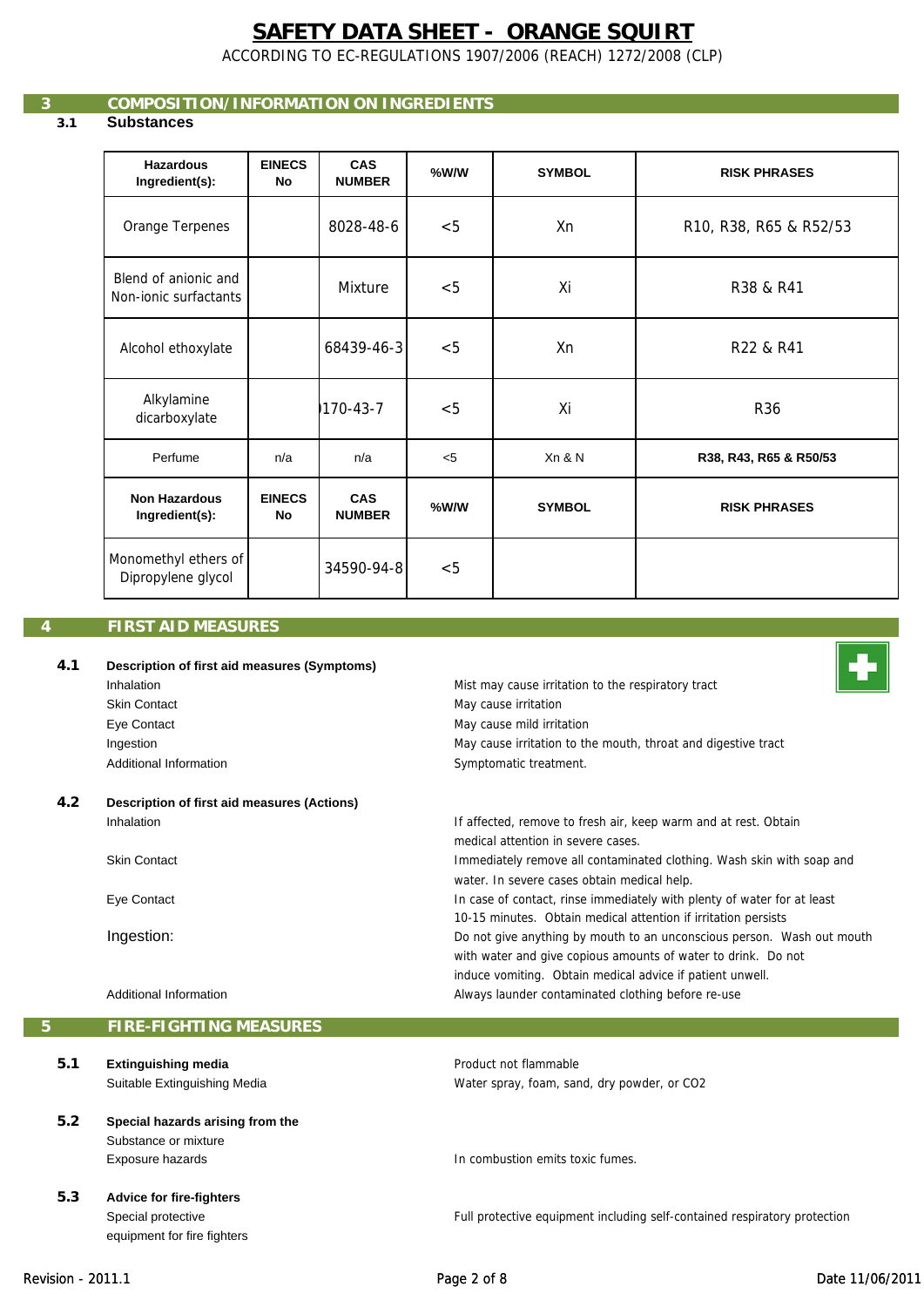ACCORDING TO EC-REGULATIONS 1907/2006 (REACH) 1272/2008 (CLP)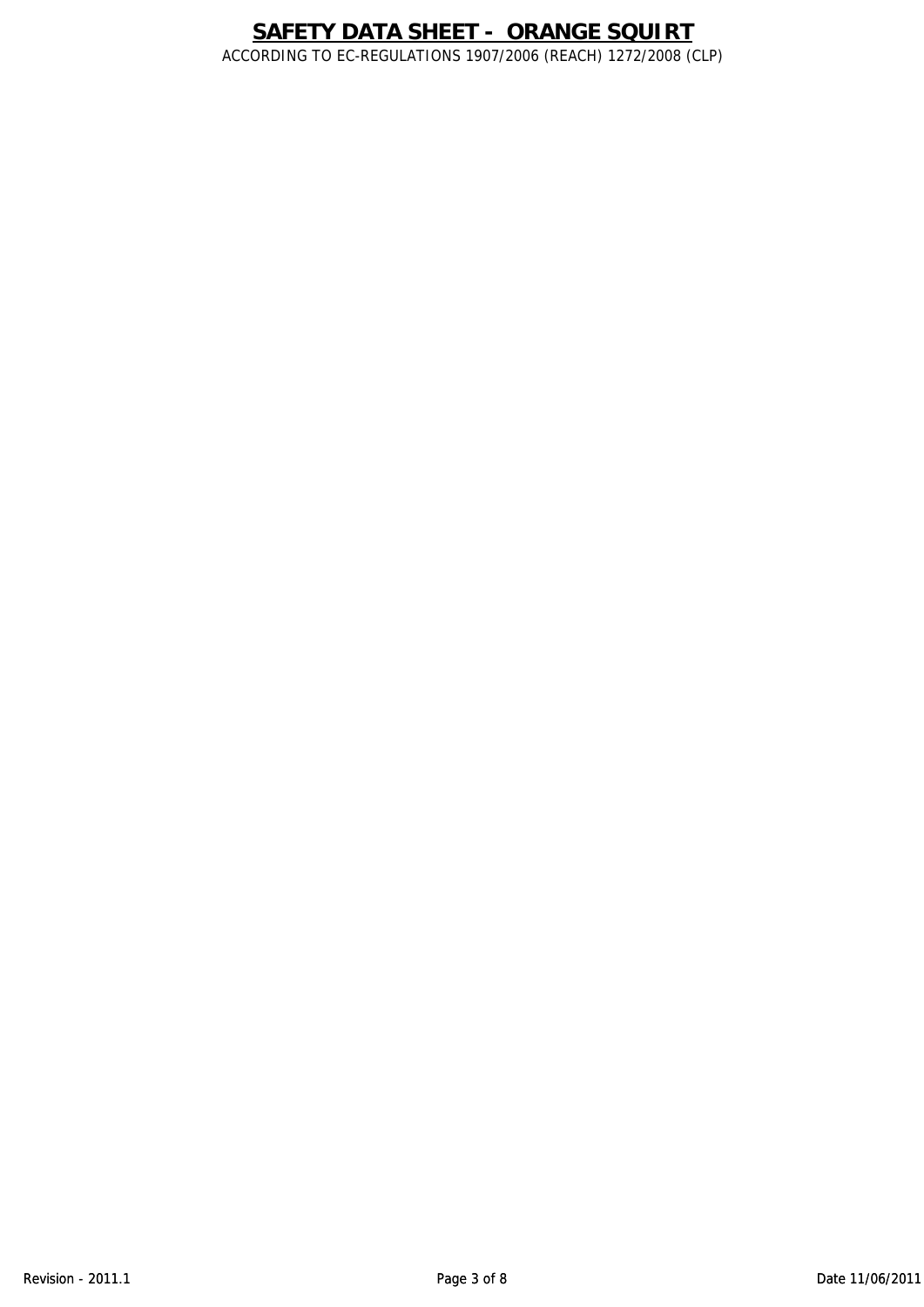ACCORDING TO EC-REGULATIONS 1907/2006 (REACH) 1272/2008 (CLP)

| 6   | <b>ACCIDENTAL RELEASE MEASURES</b>         |                                                                             |
|-----|--------------------------------------------|-----------------------------------------------------------------------------|
|     |                                            |                                                                             |
| 6.1 | Personal precautions, protective equipment | Mark out the contaminated area with signs and prevent access to             |
|     | and emergency procedures                   | unauthorised personnel. Do not attempt to take action without               |
|     |                                            | suitable protective clothing – see section 8 of SDS                         |
| 6.2 | <b>Environmental precautions</b>           | Do not discharge into drains or rivers. Contain the spillage using bunding. |
| 6.3 | Methods and material for containment       | Small spills can be handled with a mop and water. Large spills              |
|     | and cleaning up                            | should be contained with sawdust and disposed of under local                |
|     |                                            | authority regulations                                                       |
| 6.4 | Reference to other sections                |                                                                             |

**6.5 Additional Information**

# **7 HANDLING AND STORAGE**

| 7.1 | Precautions for safe handling                                   | Avoid eye contact and prolonged skin contact                                                                                                                   |
|-----|-----------------------------------------------------------------|----------------------------------------------------------------------------------------------------------------------------------------------------------------|
| 7.2 | Conditions for safe storage, including<br>any incompatibilities | Keep in original containers                                                                                                                                    |
| 7.3 | Suitable packagine                                              |                                                                                                                                                                |
| 7.3 | Specific end use(s)                                             | Keep tightly closed when not in use<br>Do not store below $5^{\circ}$ C or above $30^{\circ}$ C<br>Store away from sparks, naked flames or sources of ignition |

# **8 EXPOSURE CONTROLS / PERSONAL PROTECTION**

### **8.1 Control Parameters**

Hazardous Ingredients

NO OCCUPATIONAL LIMIT ASSIGNED

| Workplace exposure limits |            |             | Respirable dust |             |
|---------------------------|------------|-------------|-----------------|-------------|
| <b>State</b>              | 8 hour TWA | 15 min STEL | 8 hour TWA      | 15 min Stel |
|                           |            |             |                 |             |
|                           |            |             |                 |             |
|                           |            |             |                 |             |
|                           |            |             |                 |             |

### **8.2 Exposure Controls**

Engineering measures

| <b>Respiratory Protection</b> | Not necessary under normal usage                            |  |
|-------------------------------|-------------------------------------------------------------|--|
| <b>Hand Protection</b>        | Wear protective gloves (Butyl rubber or Polyvinyl chloride) |  |
| Eye Protection                | Wear safety goggles                                         |  |
| <b>Skin Protection</b>        | Wear suitable protective overalls                           |  |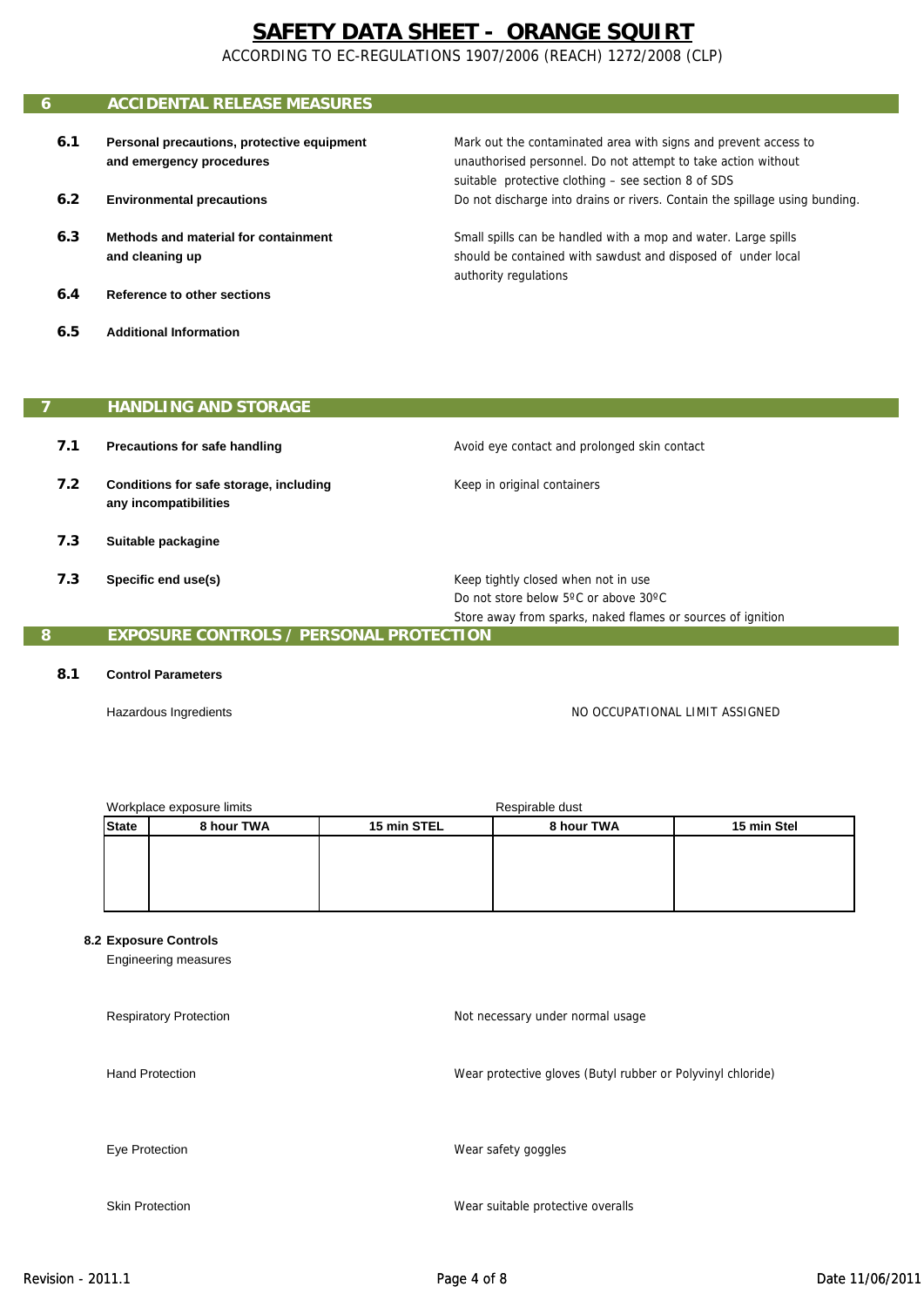ACCORDING TO EC-REGULATIONS 1907/2006 (REACH) 1272/2008 (CLP)

# **9 PHYSICAL AND CHEMICAL PROPERTIES**

### **9.1 Information on the basic physical and chemical properties**

| Form:                         | Liquid                                           |
|-------------------------------|--------------------------------------------------|
| Odour:                        | Mild Orange                                      |
| Colour:                       | Orange                                           |
| Viscosity:                    | Not Applicable                                   |
| pH (Value):                   | $8.0 - 9.0$                                      |
| Density (g/ml):               | $1.001$ approx                                   |
| <b>Boiling Point:</b>         | >100 degrees celcius                             |
| Flash Point:                  | 55 degrees celcius (does not support combustion) |
| <b>Melting Point:</b>         | <0 degrees celcius                               |
| Pour Point (Deg C):           | <0 degrees celcius                               |
| Auto Ignition Temp.           | Not Applicable                                   |
| Vapour Pressures:             | Not Applicable                                   |
| Solubility (water):           | Soluble                                          |
| Solubility (other):           | Not Applicable                                   |
| <b>Partition Coefficient:</b> | Not Applicable                                   |
| Flammable Limits:             | Not Applicable                                   |
| Oxidising Props.              | Not Applicable                                   |

### **9.2 Other information**

# **10 STABILITY AND REACTIVITY**

### **10.1 Reactivity**

 **10.2 Chemical Stability**

 **10.3 Possibility of hazardous reactions**

 **10.4 Conditions to avoid**

 **10.5 Incompatible materials**

 **10.6 Hazardous decompostion products**

Extremes of temperature

Stable under normal conditions

Strong oxidising/reducing agents

Burning produces Oxides of Carbon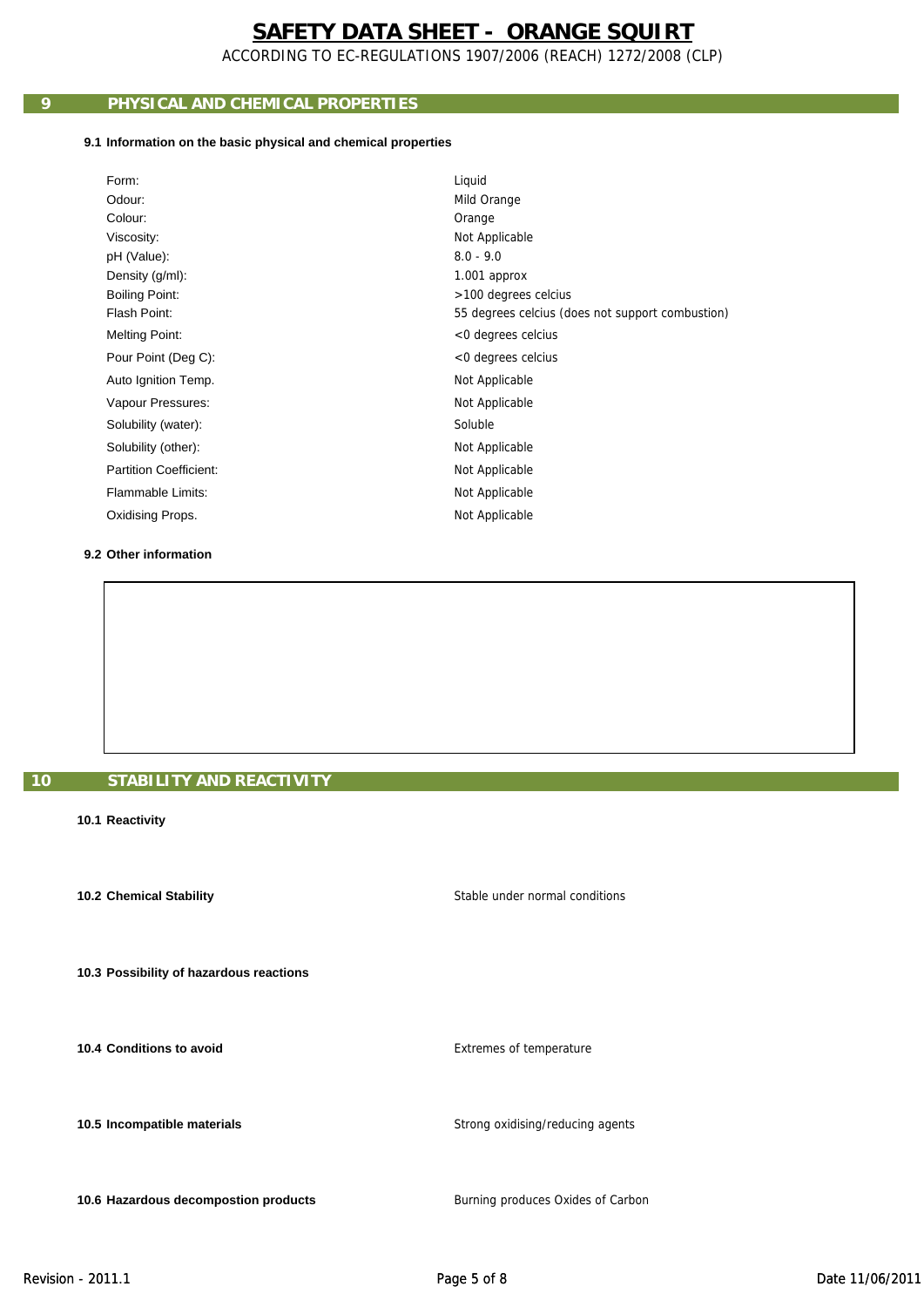ACCORDING TO EC-REGULATIONS 1907/2006 (REACH) 1272/2008 (CLP)

# **11 TOXICOLOGICAL INFORMATION**

## **11.1 Information on toxicological effects**

 **Toxicity values**

| Route | <b>Species</b> | <b>Test</b> | Value | <b>Units</b> |
|-------|----------------|-------------|-------|--------------|
|       |                |             |       |              |
|       |                |             |       |              |
|       |                |             |       |              |
|       |                |             |       |              |

### **Relevant effects for mixture**

| Effect | Route | <b>Basis</b> |
|--------|-------|--------------|
|        |       |              |
|        |       |              |
|        |       |              |

#### **11.2 Symptoms / Routes of exposure**

| Skin contact | May cause slight/mild irritation to sensitive skin with prolonged contact.               |
|--------------|------------------------------------------------------------------------------------------|
| Eye Contact  | May cause mild irritation.                                                               |
| Ingestion    | May cause irritation to the mouth, throat and digestive tract. May also<br>cause nausea. |
| Inhalation   | Mist may irritate the respiratory system                                                 |

# **12 ECOLOGICAL INFORMATION**

### **12.1 Toxicity**

# **Eco Toxicity values**

| <b>Species</b> | <b>Test</b> | Value | <b>Units</b> |
|----------------|-------------|-------|--------------|
|                |             |       |              |
|                |             |       |              |

#### **12.2 Persistence and degradability**

| 12.2 Persistence and degradability      | The surfactant(s) used in this preparation comply(ies) with the biodegradability |
|-----------------------------------------|----------------------------------------------------------------------------------|
|                                         | criteria as laid down in Regulation (EC) No 648/2004 on detergents.              |
|                                         | Data to support this assertion are held at the disposal of the competent         |
|                                         | authorities of the Member States and will be made available to them, at their    |
|                                         | direct request or at the request of a detergent manufacturer.                    |
| 12.3 Bioaccumulative potential          | No bioaccumulation potential.                                                    |
| 12.4 Mobility in soil                   | Readily absorbed into soil                                                       |
| 12.5 Results of PBT and vPvB assessment |                                                                                  |
| 12.6 Other Adverse Effects              | Negligible ecotoxicity.                                                          |
|                                         |                                                                                  |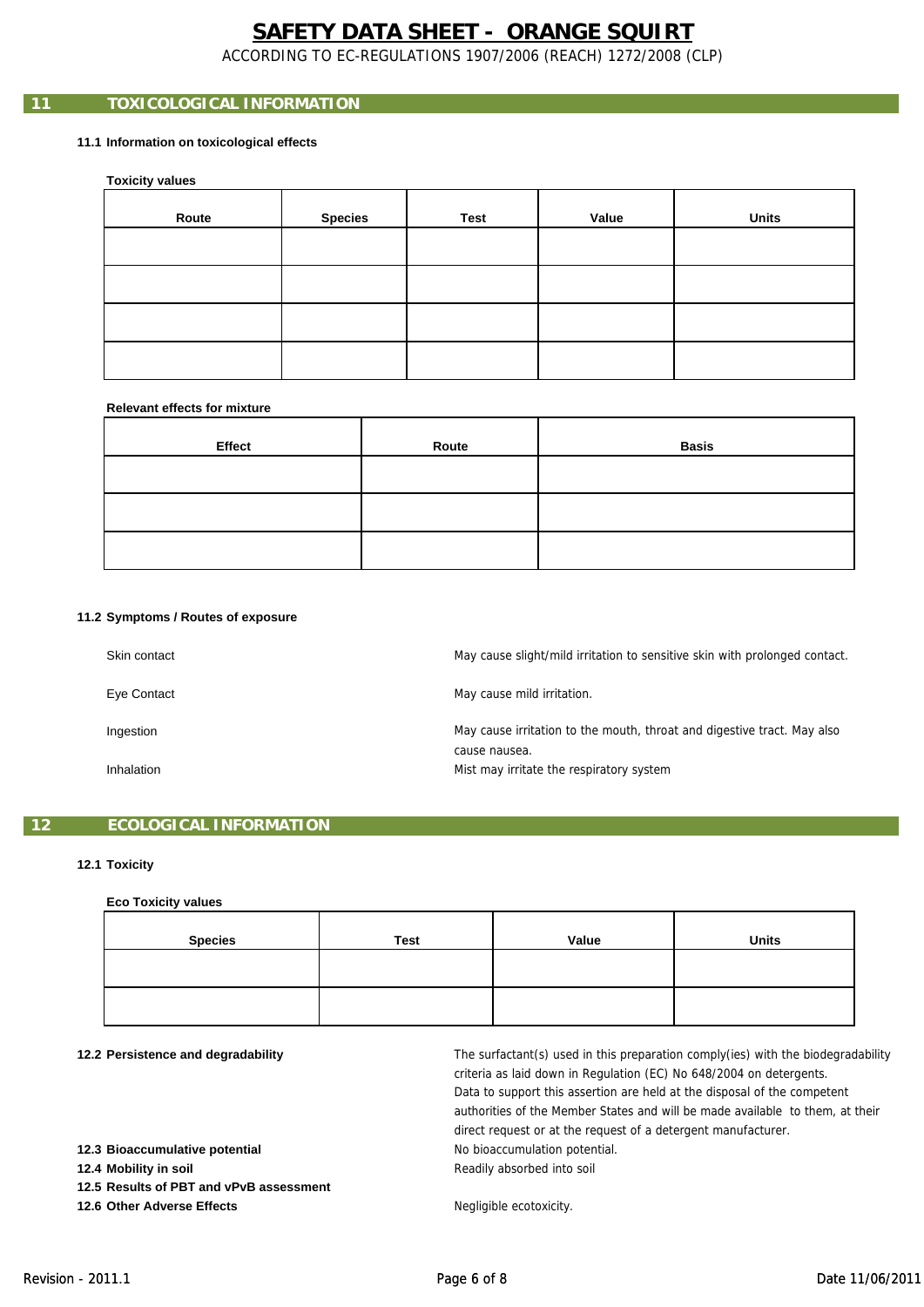ACCORDING TO EC-REGULATIONS 1907/2006 (REACH) 1272/2008 (CLP)

# **13 DISPOSAL CONSIDERATIONS**

#### **13.1 Waste treatment methods**

Disposal operations Dispose of in accordance with Local Authority Guidelines and Regulations

Disposal of packaging

Dispose of in accordance with Local Authority Guidelines and Regulations

**NB: The users attention is drawn to the possible existance of regional or national regulations regarding disposal**

### **15 TRANSPORT INFORMATION**

### **14.1 UN Number**

Not regulated for transport

 **14.2 UN Proper shipping name**

#### **14.3 Transport hazard class(es)**

| <b>ARD/RID</b> |   | Class                |
|----------------|---|----------------------|
| <b>IMDG</b>    |   | Proper shipping name |
| IATA           | ٠ | Proper shipping name |

 **14.4 Packing Group**

#### **14.5 Environmental hazards**

Environmental hazardous

Marine pollutant

 **14.6 Special precautions for user**

### **15 REGULATORY INFORMATION**

**this preparation was classified in compliance with the following directions and regulations**

**15.1 Hazardous Ingredients**

 **Hazard symbol**

 **EEC classification**

 **other provisions** The regulatory information given above only indicates the principal regulations specifically applicable to the product described in this safety data sheet. The user`s attention is drawn to the possible existence of additional provisions which complete these regulations. Refer to all applicable national, international and local regulations or provisions.